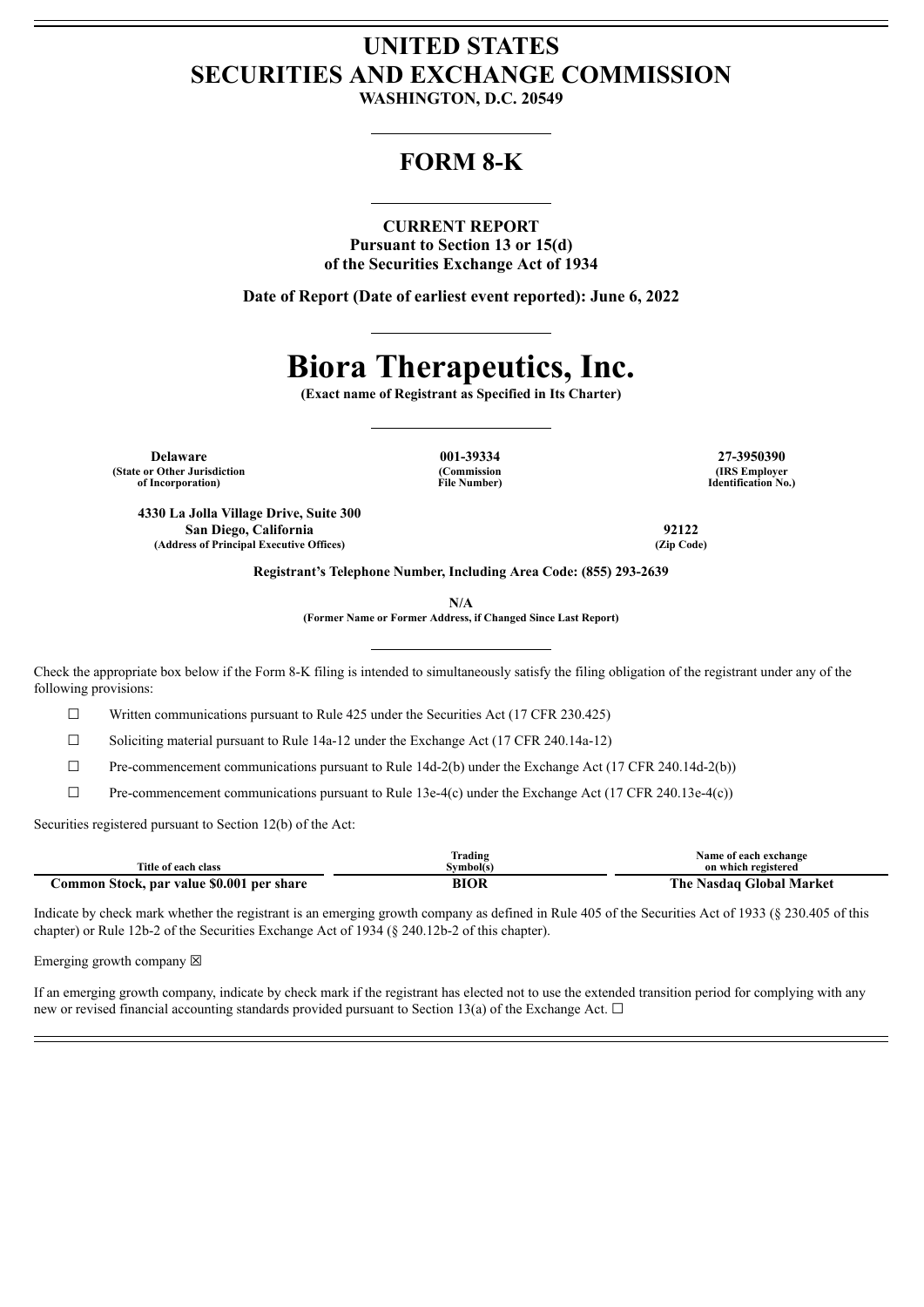#### Item 3.01 Notice of Delisting or Failure to Satisfy a Continued Listing Rule or Standard; Transfer of Listing

On June 6, 2022, Biora Therapeutics, Inc. (the "Company") received written notice (the "Notification Letter") from the Nasdaq Stock Market LLC ("Nasdaq") notifying the Company that it is not in compliance with the minimum bid price requirements set forth in Nasdaq Listing Rule 5450(a)(1) for continued listing on The Nasdaq Global Market. Nasdaq Listing Rule 5450(a)(1) requires listed securities maintain a minimum closing bid price of \$1.00 per share, and Listing Rule  $5810(c)(3)(A)$  provides that a failure to meet the minimum closing bid price requirement exists if the deficiency continues for a period of 30 consecutive business days. Based on the closing bid price of the Company's common stock for the 30 consecutive business days prior to the date of the Notification Letter, the Company does not currently meet the minimum closing bid price requirement.

The Notification Letter does not impact the Company's listing on The Nasdaq Global Market at this time. The Notification Letter states that the Company has 180 calendar days to regain compliance with Nasdaq Listing Rule  $5450(a)(1)$ . To regain compliance, the closing bid price of the Company's common stock must be at least \$1.00 per share for a minimum of 10 consecutive business days at any time prior to the expiration of the 180 calendar day period. If the Company does not achieve compliance with the minimum closing bid price requirement during the initial 180 calendar day period, the Company should be eligible for an additional 180 calendar day compliance period. The Company intends to actively monitor the closing bid price of its common stock and is committed to regaining compliance with the minimum closing bid price requirement prior to the expiration of all applicable compliance periods.